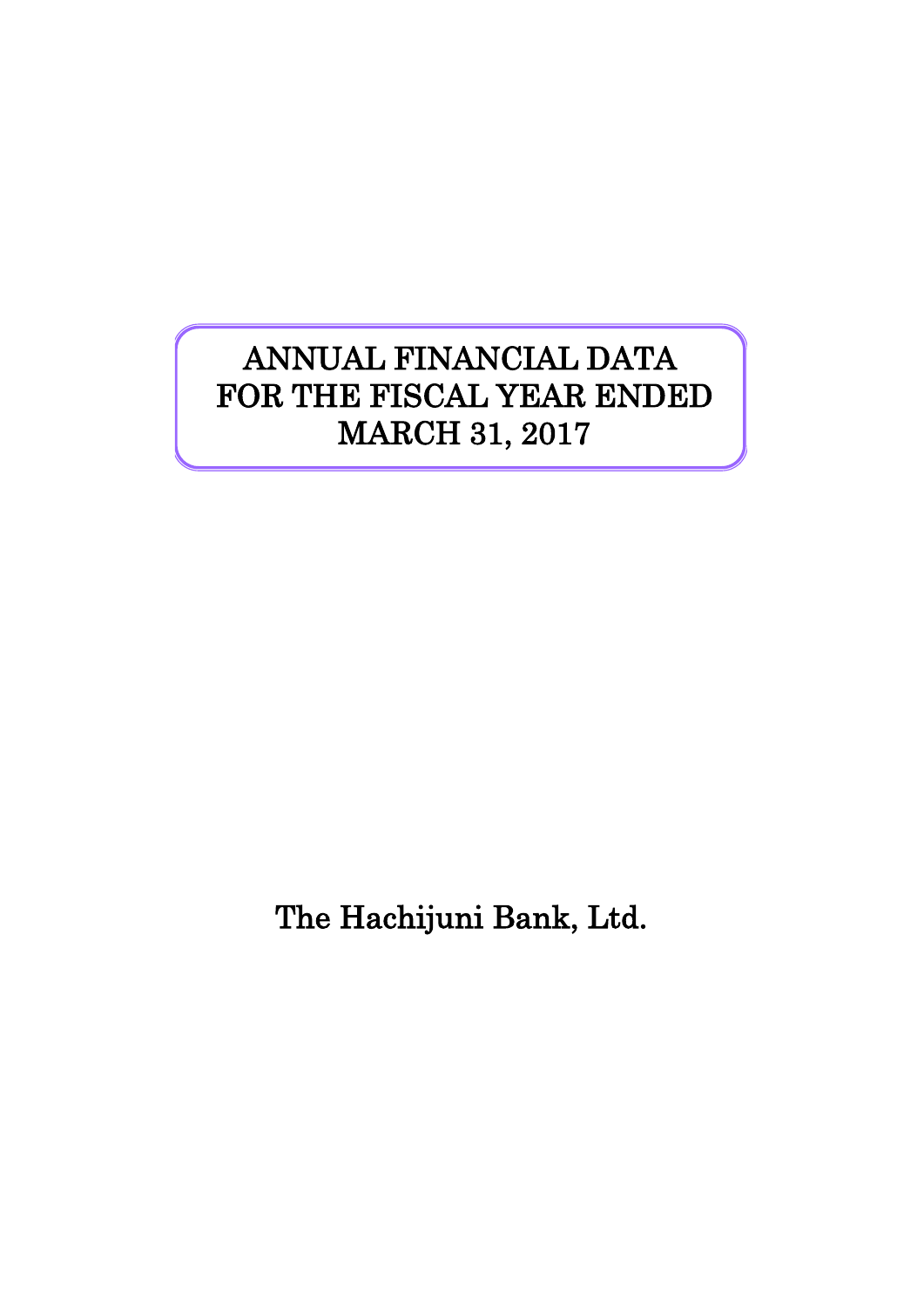## Ⅰ FINANCIAL REVIEW

# 1.Breakdown of income

| <consolidated></consolidated>                     |           |          | (Units: 1 million yen) |
|---------------------------------------------------|-----------|----------|------------------------|
|                                                   | FY ended  |          | FY ended               |
|                                                   | March 31, | Inc/Dec  | March                  |
|                                                   | 2017(A)   | $(A-B)$  | $31,2016$ (B)          |
| Consolidated gross business profit                | 100,194   | (1,722)  | 101,916                |
| Profit on interest                                | 74,073    | (1,222)  | 75,295                 |
| Profit on fees and commissions                    | 13,359    | (1,635)  | 14,994                 |
| Trading profit                                    | 1,735     | (97)     | 1,832                  |
| Profit from other business transactions           | 11,026    | 1,233    | 9,793                  |
| General & administrative expenses                 | 66,081    | 5,211    | 60,869                 |
| Credit related expenses                           | (2,297)   | 2,703    | (5,001)                |
| Ordinary profit                                   | 40,421    | (8,601)  | 49,023                 |
| Extraordinary gains (losses)                      | (798)     | (410)    | (387)                  |
| Income before income taxes and minority interests | 39,622    | (9,012)  | 48,635                 |
| Total income taxes                                | 11,827    | (4,828)  | 16,656                 |
| Profit                                            | 27,794    | (4, 184) | 31,979                 |
| Profit attributable to non-controlling interests  | 1,482     | (324)    | 1,807                  |
| Profit attributable to owners of the parent       | 26,312    | (3,859)  | 30,171                 |

(Number of Consolidated Companies)

| Number of consolidated subsidiaries                    |  |  |
|--------------------------------------------------------|--|--|
| Number of companies accounted for by the equity method |  |  |



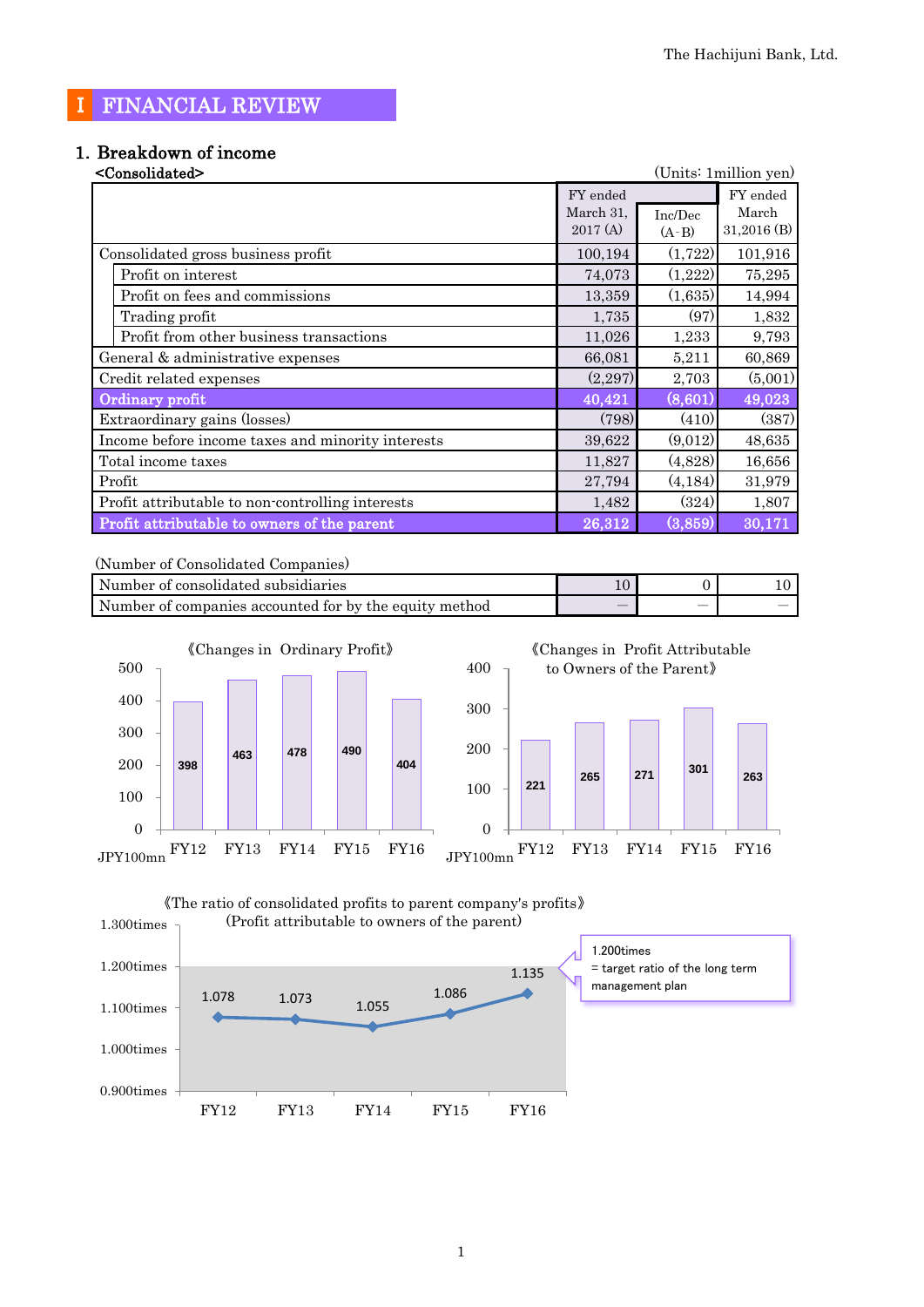| <non-consolidated></non-consolidated>                |                                            |           |                       | (Units: 1 million yen) |
|------------------------------------------------------|--------------------------------------------|-----------|-----------------------|------------------------|
|                                                      |                                            | FY ended  |                       | FY ended               |
|                                                      |                                            | March 31, | Inc/Dec               | March                  |
|                                                      |                                            | 2017 (A)  | $(A-B)$               | 31,2016 (B)            |
| Gross business profit                                | A                                          | 88,646    | (2,017)               | 90,663                 |
| Profit on interest                                   |                                            | 73,841    | (1,307)               | 75,148                 |
| Profit on fees and commissions                       |                                            | 8,037     | (1,939)               | 9,976                  |
| Trading profit                                       |                                            | 134       | (93)                  | 228                    |
| Profit from other business transactions              |                                            | 6,633     | 1,322                 | 5,310                  |
| Gains (losses) related to bonds                      | $\bf{B}$                                   | 5,586     | (680)                 | 6,267                  |
| General & administrative expenses                    | $\overline{C}$                             | 57,921    | 1,731                 | 56,189                 |
| Personnel expenses                                   |                                            | 28,748    | 5                     | 28,743                 |
| Non personnel expenses                               |                                            | 25,630    | 1,320                 | 24,309                 |
| Core net business profit                             | $\mathbf{A}$ - $\mathbf{B}$ - $\mathbf{C}$ | 25,138    | (3,068)               | 28,206                 |
| Actual net business profit                           | $A-C$                                      | 30,724    | (3,749)               | 34,474                 |
| Transfer to general reserve for possible loan losses | D                                          |           |                       |                        |
| Net business profit                                  | $A-C-D$                                    | 30,724    | (3,749)               | 34,474                 |
| Net gains (losses) related to equity securities      | E                                          | 2,426     | 216                   | 2,209                  |
| Profit (loss) on money held in trust                 |                                            | 1,033     | 872                   | 161                    |
| Disposal of nonperforming loans                      | $\mathbf{F}$                               | (22)      | (170)                 | 147                    |
| Transfer to specific reserve                         |                                            |           |                       |                        |
| Reversal of allowance for loan losses                | $G=(a-b)$                                  | 2,271     | (2,745)               | 5,016                  |
| Reversal of general reserve                          | a                                          | 2,544     | 5,482                 | (2,938)                |
| Transfer to specific reserve                         | b                                          | 272       | 8,227                 | (7, 954)               |
| Recoveries of written-off claims                     | H                                          | 6         | (7)                   | 13                     |
| Ordinary profit                                      |                                            | 34,205    | (8, 256)              | 42,462                 |
| Extraordinary gains (losses)                         |                                            | (798)     | (412)                 | (386)                  |
| Income before income taxes                           |                                            | 33,407    | (8,668)               | 42,076                 |
| Total income taxes                                   |                                            | 10,233    | (4,077)               | 14,311                 |
| Profit                                               |                                            | 23,173    | $\left( 4,591\right)$ | 27,765                 |

| Profit(losses) related to securities | $B+E$     | 8.012   | '464      | $1 \Box 0$<br>41C |
|--------------------------------------|-----------|---------|-----------|-------------------|
| Credit<br>related expenses           | $D+F-G-H$ | (2,300) | $2{,}581$ | (4,882)           |

《Changes in Core net business profit and Actual net business profit 》



2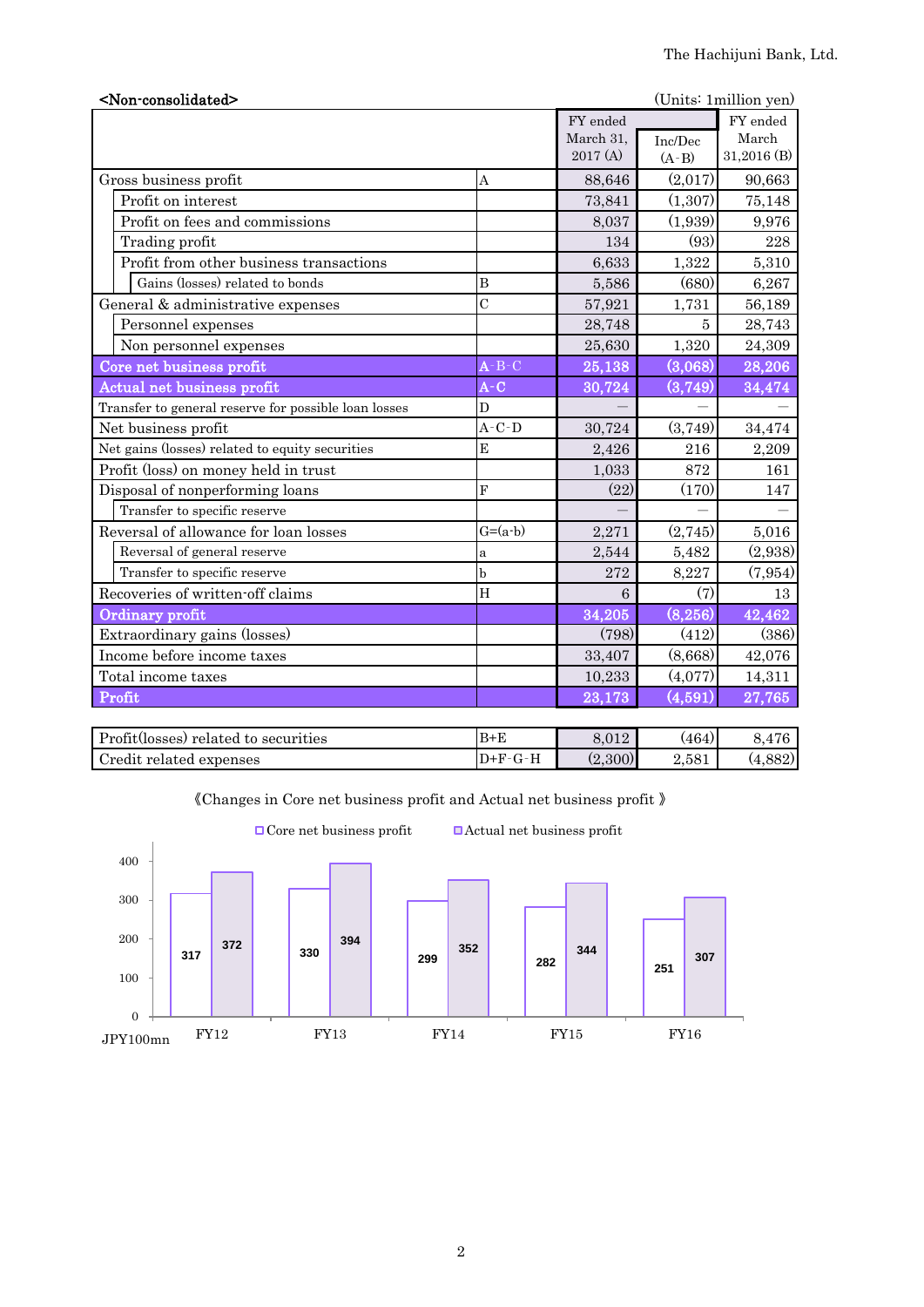

#### 2.Major accounts

| Loans <non-consolidated></non-consolidated>                          |                                  |                    |                    | (Units: 100 million yen)                        |                                  |
|----------------------------------------------------------------------|----------------------------------|--------------------|--------------------|-------------------------------------------------|----------------------------------|
|                                                                      | FY ended<br>March 31,<br>2017(A) | Inc/Dec<br>$(A-B)$ | Inc/Dec<br>$(A-C)$ | First half<br>year ended<br>Sept.30,<br>2016(B) | FY ended<br>March 31,<br>2016(C) |
| For all offices (outstanding balance as of the<br>end of the period) | 49,108                           | 1,459              | 2,277              | 47,649                                          | 46,831                           |
| Loans to general corporations                                        | 29,173                           | 236                | 230                | 28,937                                          | 28,943                           |
| Loans to consumers                                                   | 11,380                           | 171                | 327                | 11,208                                          | 11,053                           |
| Housing related loans thereof                                        | 10,617                           | 168                | 312                | 10,449                                          | 10,305                           |
| Others                                                               | 8,554                            | 1,051              | 1,719              | 7,503                                           | 6,834                            |
| For all offices (average balance of the<br>period)                   | 48,059                           | 697                | 1,607              | 47,362                                          | 46,451                           |
| Loans to general corporations                                        | 29,308                           | 237                | 220                | 29,071                                          | 29,088                           |
| Loans to consumers                                                   | 11,188                           | 91                 | 250                | 11,097                                          | 10,938                           |
| Others                                                               | 7,561                            | 368                | 1,137              | 7,192                                           | 6,424                            |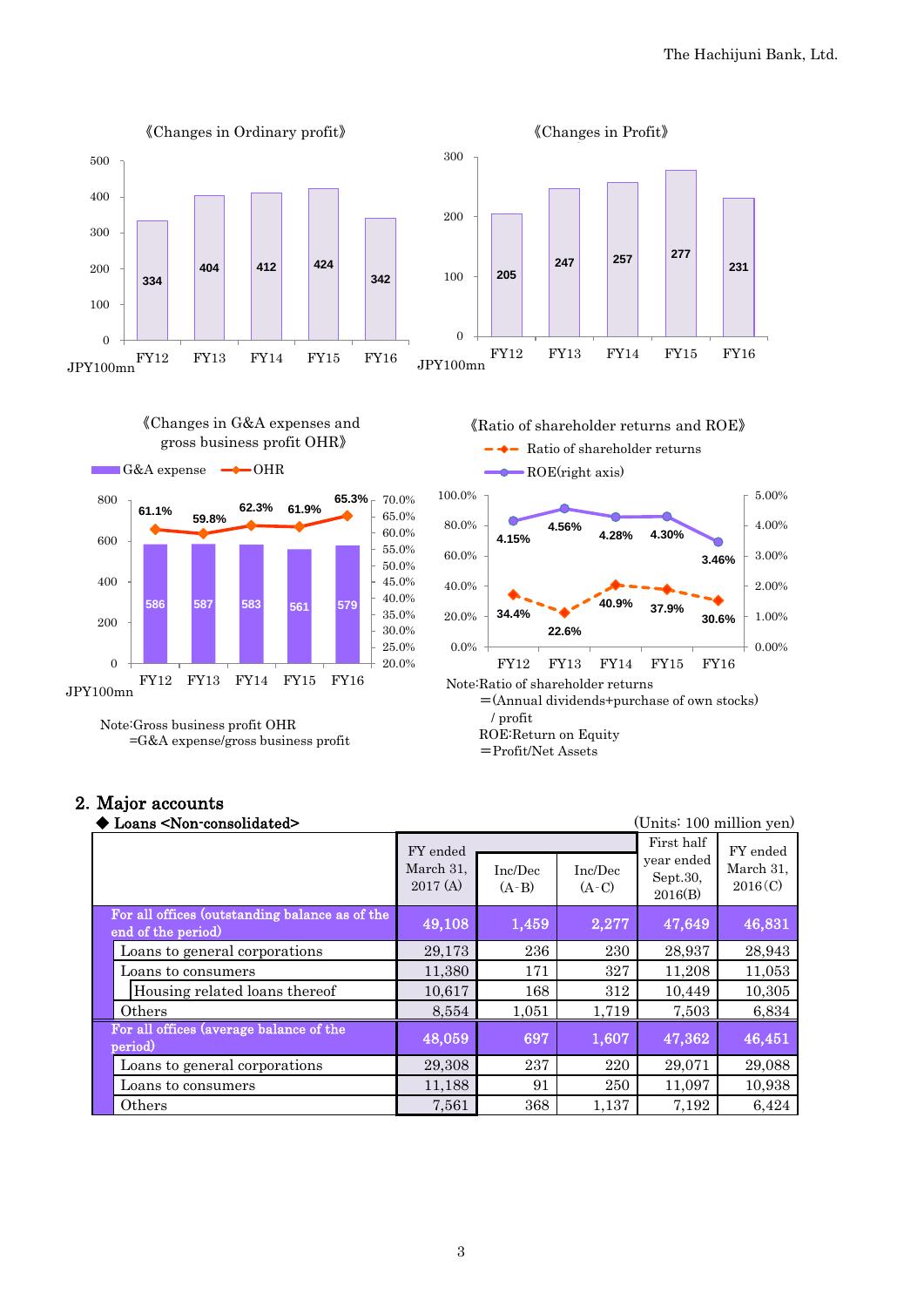





JPY100mn/Outstanding balance

◆ Securities <Non-consolidated> (Units: 100 million yen)

| $\sqrt{2}$ $\frac{1}{2}$                                             |                                  |                    |                    |                                                 |                                  |  |  |
|----------------------------------------------------------------------|----------------------------------|--------------------|--------------------|-------------------------------------------------|----------------------------------|--|--|
|                                                                      | FY ended<br>March 31,<br>2017(A) | Inc/Dec<br>$(A-B)$ | Inc/Dec<br>$(A-C)$ | First half<br>year ended<br>Sept.30,<br>2016(B) | FY ended<br>March 31,<br>2016(C) |  |  |
| For all offices (outstanding balance as of the<br>end of the period) | 24,650                           | (2,366)            | (2, 186)           | 27,016                                          | 26,837                           |  |  |
| Bonds                                                                | 15,640                           | (2,326)            | (2,080)            | 17,967                                          | 17,720                           |  |  |
| JGB thereof                                                          | 11,029                           | (2,306)            | (2, 481)           | 13,336                                          | 13,511                           |  |  |
| <b>Stocks</b>                                                        | 3,536                            | 631                | 691                | 2,904                                           | 2,845                            |  |  |
| Foreign securities                                                   | 3,434                            | (797)              | (1,134)            | 4,231                                           | 4,568                            |  |  |
| Others                                                               | 2,038                            | 125                | 335                | 1,913                                           | 1,702                            |  |  |
| For all offices (average balance of the<br>period)                   | 23,739                           | (60)               | 431                | 23,800                                          | 23,307                           |  |  |
| Bonds                                                                | 16,393                           | (175)              | 111                | 16,569                                          | 16,282                           |  |  |
| JGB thereof                                                          | 11,948                           | (302)              | (723)              | 12,250                                          | 12,671                           |  |  |
| <b>Stocks</b>                                                        | 1,238                            | 32                 | 43                 | 1,205                                           | 1,194                            |  |  |
| Foreign securities                                                   | 4,313                            | (8)                | (174)              | 4,321                                           | 4,487                            |  |  |
| Others                                                               | 1,793                            | 90                 | 450                | 1,703                                           | 1,343                            |  |  |

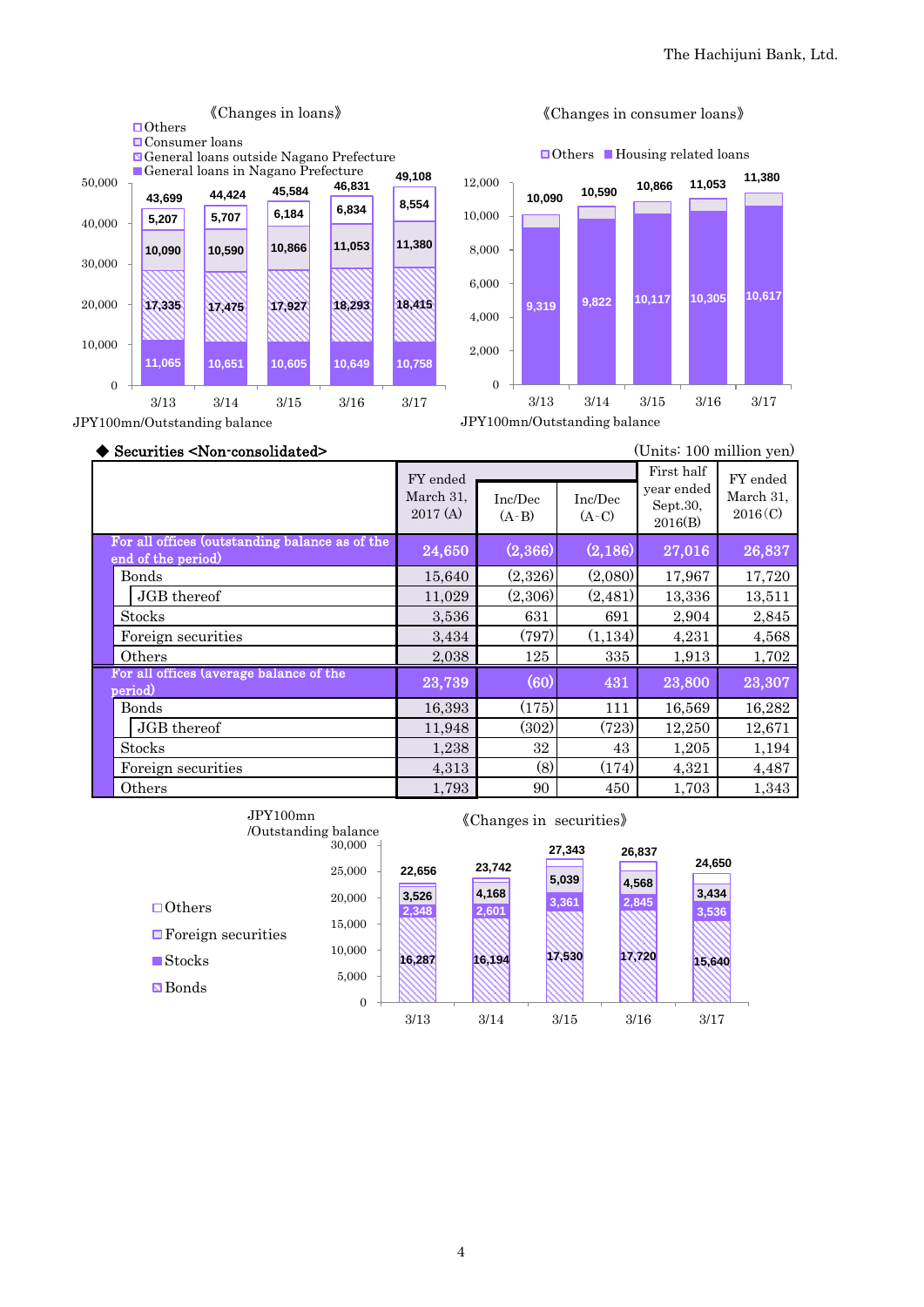| ◆ Valuation gains (losses) <non-consolidated></non-consolidated> |                                | (Units: 100 million yen)         |                    |                     |  |
|------------------------------------------------------------------|--------------------------------|----------------------------------|--------------------|---------------------|--|
|                                                                  | As of March 31, 2017           |                                  |                    |                     |  |
|                                                                  | Valuation<br>gains<br>(losses) | Change<br>from March<br>31, 2016 | Valuation<br>gains | Valuation<br>losses |  |
| Other securities                                                 | 3.036                          | (65)                             | 3,128              | 92                  |  |
| <b>Stocks</b>                                                    | 2,363                          | 710                              | 2,365              |                     |  |
| Bonds                                                            | 597                            | (645)                            | 629                | 31                  |  |
| Others                                                           | 74                             | (129)                            | 133                | 58                  |  |

#### 《Changes in Valuation gains (losses) and Nikkei Stock Average》



#### ◆ Deposits <Non-consolidated> (Units: 100 million yen)

|                                                                      | FY ended<br>March 31,<br>2017(A) | Inc/Dec<br>$(A-B)$ | Inc/Dec<br>$(A-C)$ | First half<br>year ended<br>Sept.30,<br>2016(B) | FY ended<br>March 31,<br>2016(C) |
|----------------------------------------------------------------------|----------------------------------|--------------------|--------------------|-------------------------------------------------|----------------------------------|
| For all offices (outstanding balance as of the<br>end of the period) | 64,019                           | 902                | 1,619              | 63,117                                          | 62,399                           |
| Individuals                                                          | 44,274                           | 848                | 1,326              | 43,426                                          | 42,948                           |
| Corporations                                                         | 15,032                           | 39                 | 594                | 14,993                                          | 14,438                           |
| Others                                                               | 4,712                            | 14                 | (300)              | 4,698                                           | 5,012                            |
| For all offices (average balance of the<br>period)                   | 63,366                           | 115                | 974                | 63,251                                          | 62,392                           |
| Individuals                                                          | 43,655                           | 362                | 734                | 43,293                                          | 42,921                           |
| Corporations                                                         | 15,250                           | (39)               | 262                | 15,289                                          | 14,987                           |
| Others                                                               | 4,460                            | (207)              | (23)               | 4,667                                           | 4,484                            |



#### 5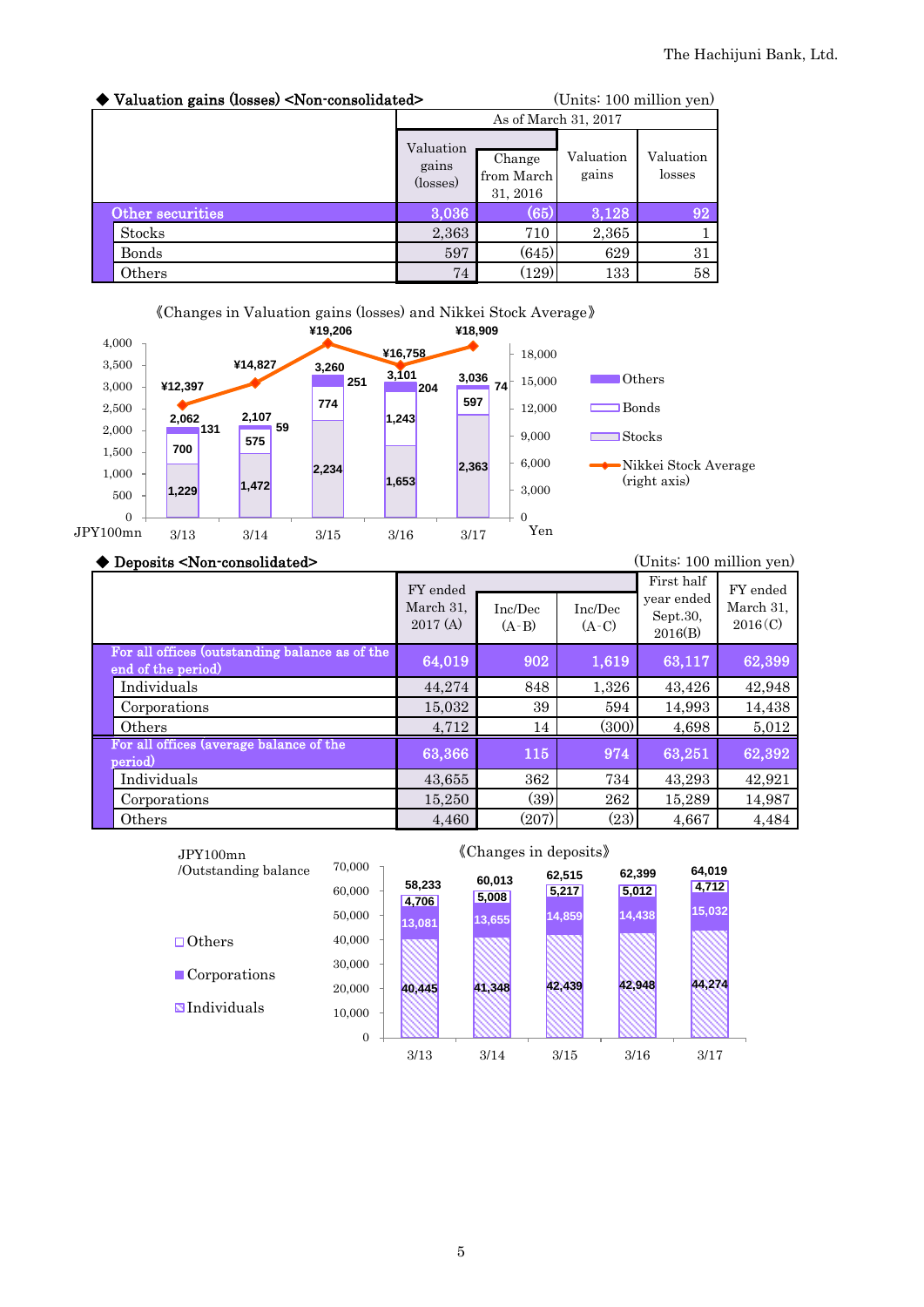| (Units: 100 million yen)<br>Personal financial assets deposited <non-consolidated></non-consolidated> |                                |                    |                    |        |                                                      |  |
|-------------------------------------------------------------------------------------------------------|--------------------------------|--------------------|--------------------|--------|------------------------------------------------------|--|
|                                                                                                       | As of March.<br>31, 2017 $(A)$ | Inc/Dec<br>$(A-B)$ | Inc/Dec<br>$(A-C)$ |        | As of Sept. As of March<br>30, 2016 (B) 31, 2016 (C) |  |
| Total (outstanding balance)                                                                           | 46,674                         | 707                | 929                | 45,967 | 45,745                                               |  |
| Yen deposits                                                                                          | 44,111                         | 847                | 1,321              | 43,263 | 42,790                                               |  |
| Investment type products                                                                              | 2,563                          | (140)              | (391)              | 2,703  | 2,954                                                |  |
| Foreign currency deposits                                                                             | 162                            | $\Omega$           | 4                  | 162    | 158                                                  |  |
| Investment trusts                                                                                     | 1,604                          | 21                 | (77)               | 1,583  | 1,682                                                |  |
| Public bonds (Government bonds,<br>and other bonds)                                                   | 795                            | (162)              | (318)              | 957    | 1,113                                                |  |

《Changes in personal financial assets deposited》





#### 3. Financial soundness

### ◆ Disclosure of loans based on the Financial Revitalization Law

| (Units: $100$ million yen, %)<br><non-consolidated></non-consolidated> |                                    |                              |                    |                    |       |                                                      |
|------------------------------------------------------------------------|------------------------------------|------------------------------|--------------------|--------------------|-------|------------------------------------------------------|
|                                                                        |                                    | As of March-<br>31, 2017 (A) | Inc/Dec<br>$(A-B)$ | Inc/Dec<br>$(A-C)$ |       | As of Sept. As of March<br>30, 2016 (B) 31, 2016 (C) |
| Total                                                                  |                                    | 967                          | (52                | (145)              | 1.019 | 1,113                                                |
|                                                                        | Bankrupt and quasi-bankrupt assets | 101                          | (13)               | (8)                | 115   | 109                                                  |
|                                                                        | Doubtful assets                    | 640                          |                    | (89)               | 638   | 729                                                  |
|                                                                        | Substandard assets                 | 226                          | (40)               | (48)               | 266   | 274                                                  |
| As a percentage of total credits                                       |                                    | 1.94                         | (0.17)             | (0.40)             | 2.11  | 2.34                                                 |
| Coverage ratio                                                         |                                    | 73.5                         | (0.9)              | 2.4                | 74.4  | 71.1                                                 |

**3.48%** 《Changes in nonperforming loans (loans based on the Financial Revitalization Law)》

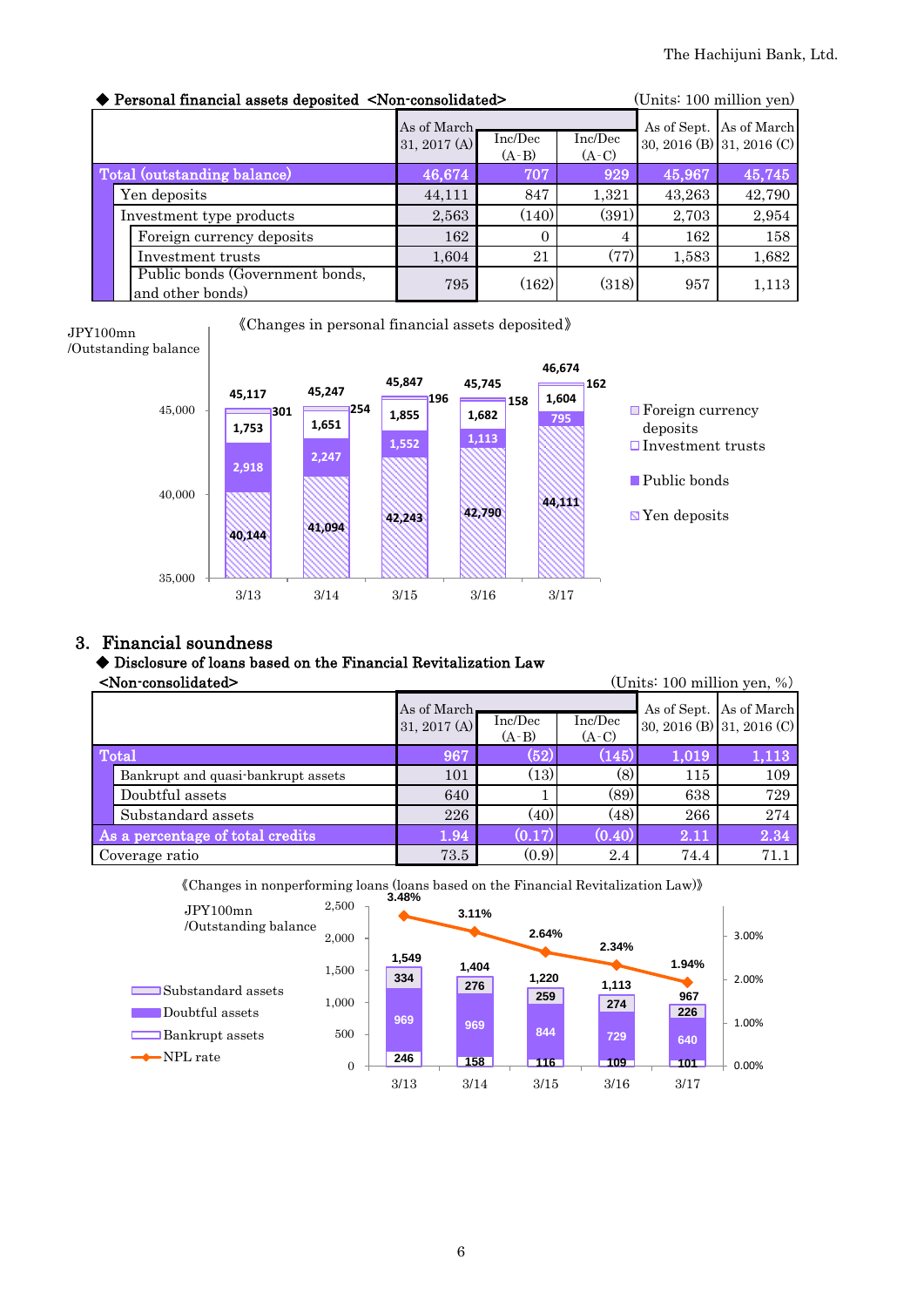# ◆ Capital ratio (Basel Ⅲ standards)

| <consolidated></consolidated>         |                |                                 |                    |                    |                          |                           |
|---------------------------------------|----------------|---------------------------------|--------------------|--------------------|--------------------------|---------------------------|
|                                       |                | As of March                     |                    |                    | As of Sept.              | As of March               |
|                                       |                | 31, 2017 $(A)$<br>(preliminary) | Inc/Dec<br>$(A-B)$ | Inc/Dec<br>$(A-C)$ |                          | 30, 2016 (B) 31, 2016 (C) |
| Total capital ratio                   | $A \angle D$   | 20.62%                          | (0.28%)            | 0.70%              | 20.90%                   | 19.92%                    |
| Tier1 capital ratio                   | B/D            | 20.08%                          | 0.62%              | 1.56%              | 19.46%                   | 18.52%                    |
| Common Equity Tier1 capital ratio     | C/D            | 19.91%                          | 0.61%              | 1.54%              | 19.30%                   | 18.37%                    |
|                                       |                |                                 |                    |                    | (Units: 100 million yen) |                           |
| Total capital                         | Α              | 6,703                           | 258                | 381                | 6,444                    | 6,321                     |
| Tier1 capital                         | B              | 6,525                           | 523                | 646                | 6,001                    | 5,878                     |
| Common Equity Tier1 capital           | $\mathcal C$   | 6,470                           | 518                | 639                | 5,951                    | 5,830                     |
| Risk weighted assets                  | D              | 32,492                          | 1,668              | 764                | 30,823                   | 31,728                    |
| Required capital                      | $D \times 8\%$ | 2,599                           | 133                | 61                 | 2,465                    | 2,538                     |
| <non-consolidated></non-consolidated> |                |                                 |                    |                    |                          |                           |
|                                       |                | As of March                     |                    |                    | As of Sept.              | As of March               |
|                                       |                | 31, 2017 $(A)$<br>(preliminary) | Inc/Dec<br>$(A-B)$ | Inc/Dec<br>$(A-C)$ |                          | 30, 2016 (B) 31, 2016 (C) |
| Total capital ratio                   | a/d            | 20.03%                          | (0.18%)            | 0.84%              | 20.21%                   | 19.19%                    |
| Tier1 capital ratio                   | $b\angle d$    | 19.56%                          | 0.73%              | 1.70%              | 18.83%                   | 17.86%                    |

| Common Equity Tier1 capital ratio | c/d  | 19.56% | 0.73% | 1.70% | 18.83% | 17.86% |
|-----------------------------------|------|--------|-------|-------|--------|--------|
| (Units: 100 million yen)          |      |        |       |       |        |        |
| Total capital                     | a    | 6,336  | 271   | 375   | 6,065  | 5,960  |
| Tier1 capital                     |      | 6,188  | 536   | 641   | 5,651  | 5,546  |
| Common Equity Tier1 capital       | c    | 6,188  | 536   | 641   | 5,651  | 5,546  |
| Risk weighted assets              | d    | 31,633 | 1.625 | 579   | 30,008 | 31,054 |
| Required capital                  | dx8% | 2,530  | 130   | 46    | 2.400  | 2,484  |

Note: In the above Risk weighted assets calculation, credit risk assets was based on The Foundation Internal Ratings-Based Approach and operational risk amount was based on The Standardized Approach.